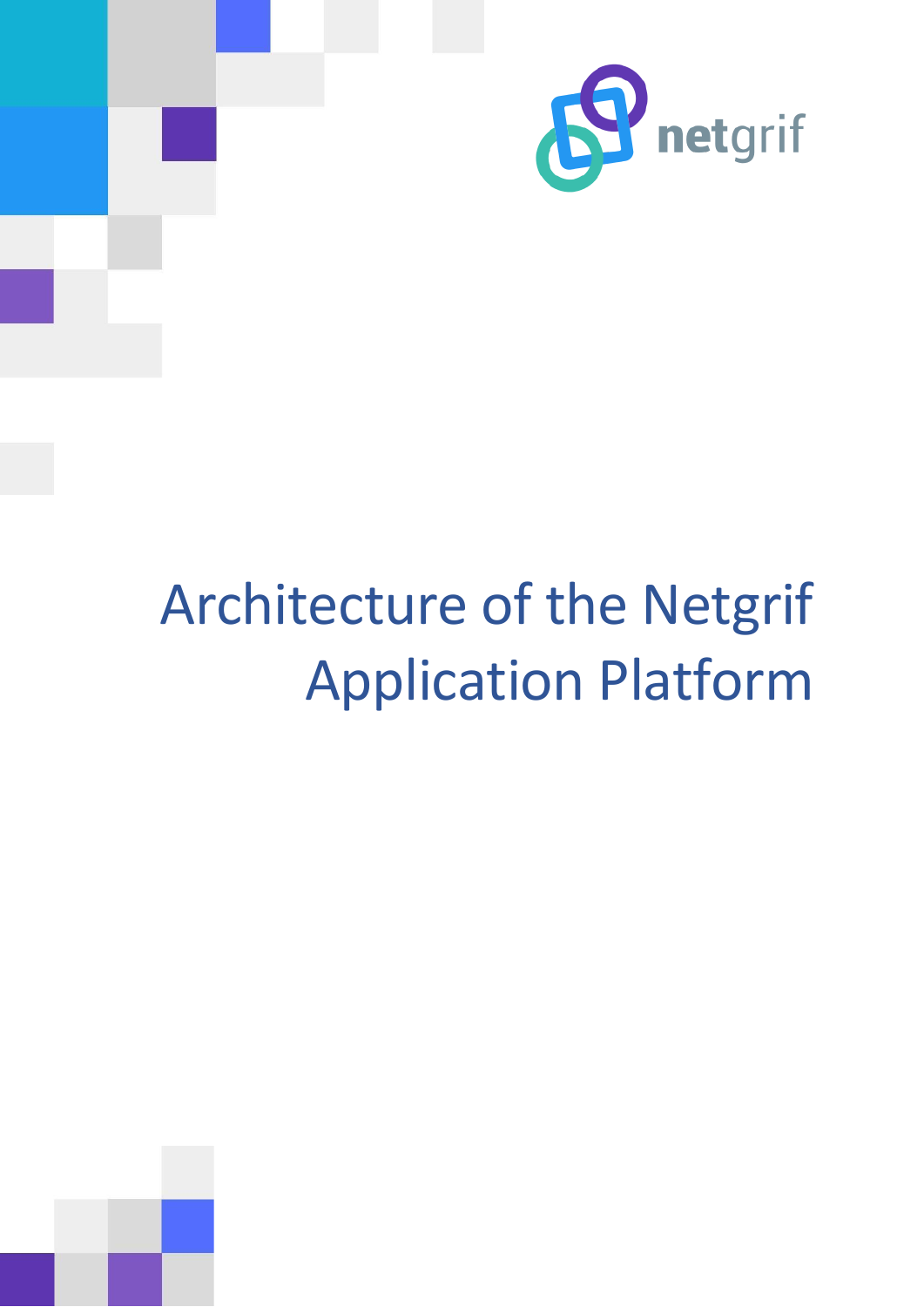## 1 Business architecture

**Netgrif** (bsNetgrifPlatfrom) is a low code application platform that allows you to cover end-to-end processes. The platform provides a fast, simple, and efficient way to automate, orchestrate and integrate business processes. It can be used when it comes to the development of new applications or when it is necessary to upgrade older systems. The Netgrif platform is built on the latest open-source and sourceavailable technologies such as MongoDB, Elasticsearch, Spring Boot and Angular. It is easily deployed in small infrastructure. The Netgrif application platform helps those who need to quickly digitize existing or new business processes.

Basic attributes of the Netgrif platform:

- Portal (bfPortal) one place where tasks are performed by employees (eTasks), but also by customers (eForms).
- BPM Backbone (bfBackboneBPM) automated business processes that function as a sequence of tasks that can be run based on business rules. Automation is performed using no code / low code - pro code digitization of "paper jobs"
- Data / Process Integration (bfDataProcessIntegration) integration of tasks / data from existing applications. Web services implemented using the REST API. Using RPA and predefined connectors. Possibility of exchanging the graphical user interface.



**Picture 1 – Business architecture of Netgrif Application Platform**

#### **Business features and functions of applications created using the Netgrif platform:**

- eForm, eTask (bfeForm, bfeTask) NAE-based applications provide a single access point to perform employee tasks across the organization. If necessary, also within the business processes performed by customers within the provided services.
- Automation (bfAutomation) The Netgrif platform allows you to model and automate business processes as sequences of tasks performed in accordance with defined rules, integrate tasks from existing applications into processes, and digitize "paper" tasks with the need to program only to the necessary extent.
- Workflow nets (bfWorkflowNets) Workflow processes are implemented within Netgrif AE using the so-called workflow nets that consist of state variables, tasks, and their connections. Workflow nets determine the state in which individual tasks can be performed.
- Dashboards (bfDashboards) Reports of performed tasks can be displayed in various forms according to customer requirements, for example in the form of graphs, charts, counters or tables. After selecting a task type in the Dashboard, the user can have a list of tasks of any type available on the Task Overview screen.

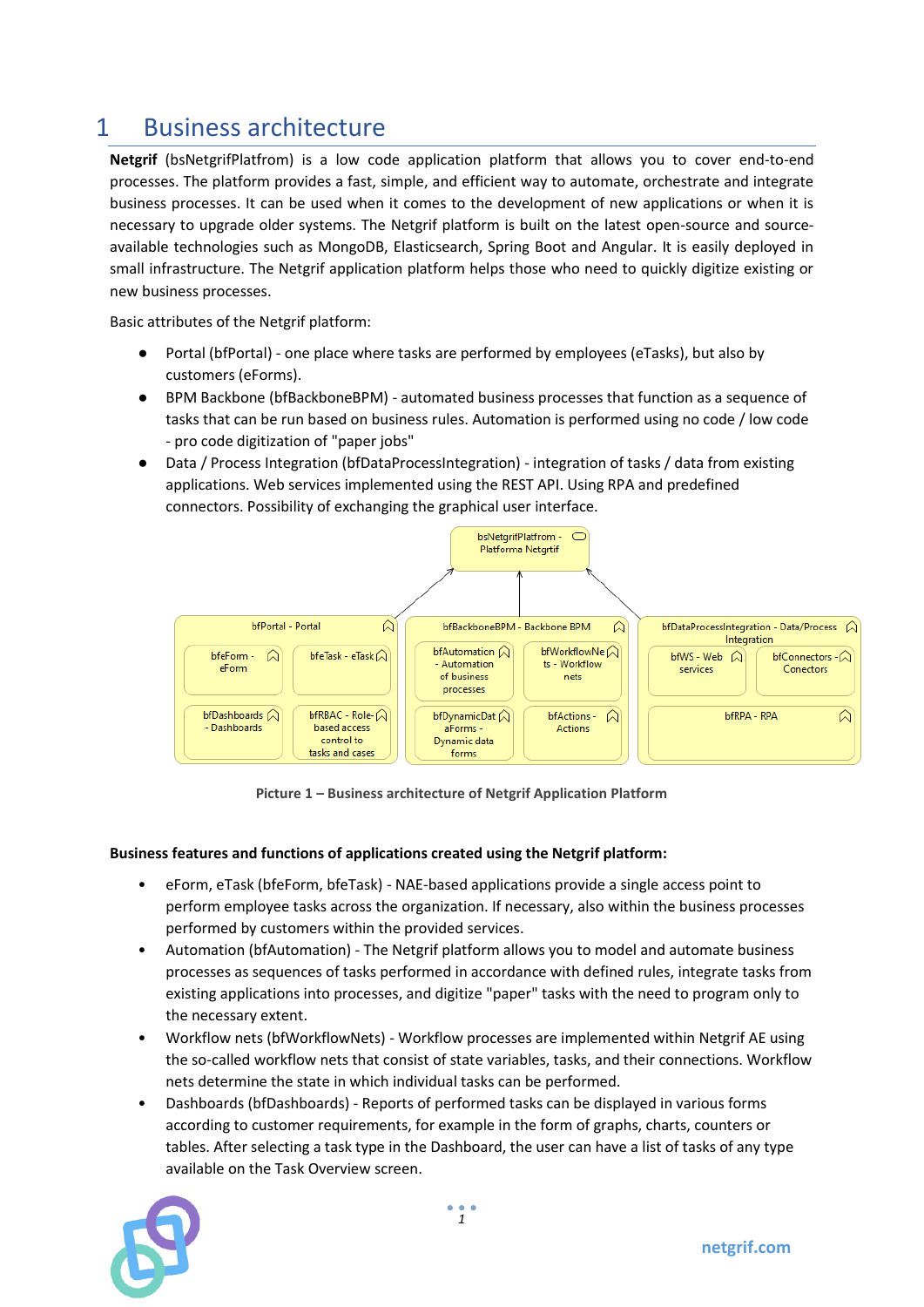- RBAC (bfRBAC) Access management of the platform is based on the principle of roles and groups. You can define permissions for a role on tasks. But also, you can assign roles to users who interact with tasks in the process. In addition, it is possible to fully automate tasks with the use of the so-called system roles that automatically run tasks. It means that activities are performed automatically by some software instead of a user, e.g., based on a timer or event.
	- o Individual tasks in the Task Overview can be assigned to users based on predefined roles. When it is assigned, the job status changes from job processing status to job assignment status. If necessary, the assigned task can be cancelled or moved to another user with the same permissions (reassign).
	- $\circ$  You can use filters to create personalized task reports in applications. Reports can be created by the user or by a supervisor. When managing users, it is possible to assign specific users to roles and groups within the customer's organizational structure.
- Dynamic data forms (bfDynamicDataForms) Data fields or data forms can be bound to tasks. When performing the task itself, it is possible to fill in data fields or automatically calculate by calling the so-called actions.
	- $\circ$  One data field can be linked to several tasks (via data references) in which its value can be changed or displayed. You can use data field attributes to set data field properties for individual tasks. Using these attributes, it is, therefore, possible to set whether the data field is visible in the form for a given task, whether it is editable, required, and so on.
	- $\circ$  With actions, it is possible to automatically calculate the value of a given data field based on the values of other data fields, including the values of data fields obtained from external systems by calling web services.
- Actions (bfActions) Small blocks of code that are executed during the life cycle of the modelled process. Actions have access to the application engine API and can interact with the processes, cases, and tasks contained in them. These interactions correspond to an event, such as setting new values, creating new cases, or assigning a task. Multiple actions can be associated with these events, so a chain reaction of events and actions can occur. This allows you to create extraordinarily rich applications from simple building blocks.
- Integrations (bfWS, bfConnectors, bfRPA) Applications created by the Netgrif platform can easily integrate with other systems, databases, applications, etc. This property is achieved by the used technological architecture. You can use any connectors or web services.

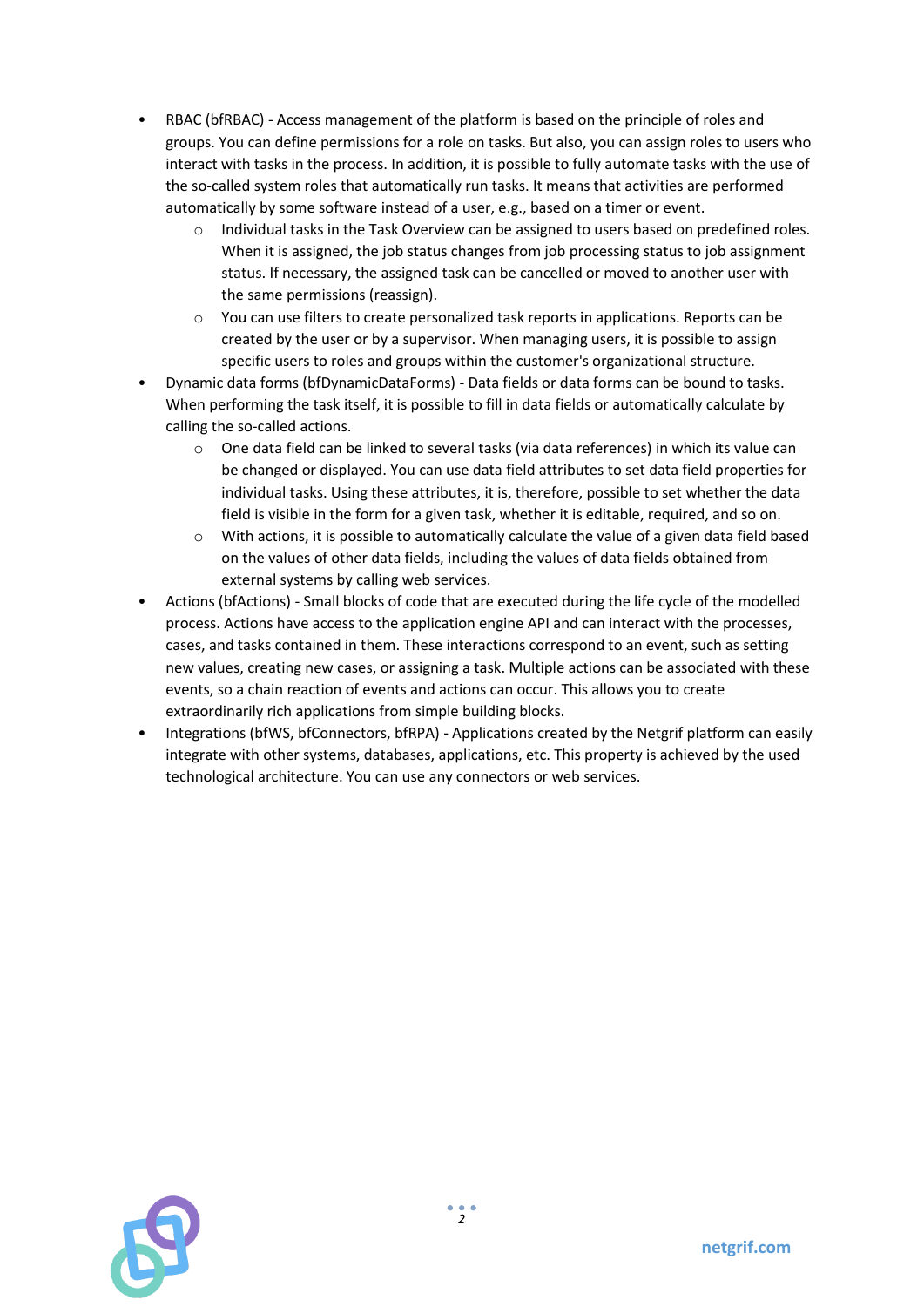## 2 Application architecture

*Netgrif Application Platform (asNetgrifPlatfrom)* consists of two tools: Netgrif Application Builder (NAB) and Netgrif Application Engine (NAE).



**Picture 2 – Application architecture of Netgrif Application Platform**

**Netgrif Application Builder** (asNAB) is a public web application where users can instantly design their own process models (along with data, data forms, and roles) or import models from any BPMN model.

- Process creation (afProcessCreation) a tool for creating and editing existing but also new processes and defining their metadata
- Process modeller (afProcessModeller) a tool for modelling process models in the Petri net format
- Actions Editor (afActionsEditor) editor for creating and editing actions (pieces of code that are custom and specific for Petriflow language and the Groovy scripting language features)
- Data Editor (afDataEditor) editor for creating and editing data variables
- Form builder (afFormBuilder) editor for creating and editing forms related to a specific task
- Role Editor (afRoleEditor) editor for creating and editing roles belonging to the entire process but also specific tasks

**Netgrif Application Engine** (asNAE) is a process server engine that executes processes modelled in NAB. It is designed as a Java application with a three-tier architecture that provides a responsive web portal. The web portal generates a dynamic user interface using forms based on imported processes from NAB. NAE is a tool for deploying and running process-driven applications written in Petriflow. It consists of several building elements. The core of NAE is the Process Engine Server, which allows:

- Process Upload (afProcessUpload) upload, run and delete Petriflow processes;
- Process Instances Work Management (afProcessInstances) creating and deleting process instances;
- Process instances Tasks Work Management (afProcessInstanceTasks) assign, finish, delegate and cancel process instance tasks;
- Read and Save data variables (afReadAndSaveData) work with data variables;
- Actions Execution(afActionsExectuion) working with actions (functional units of code in the NAE process model that are triggered based on events).

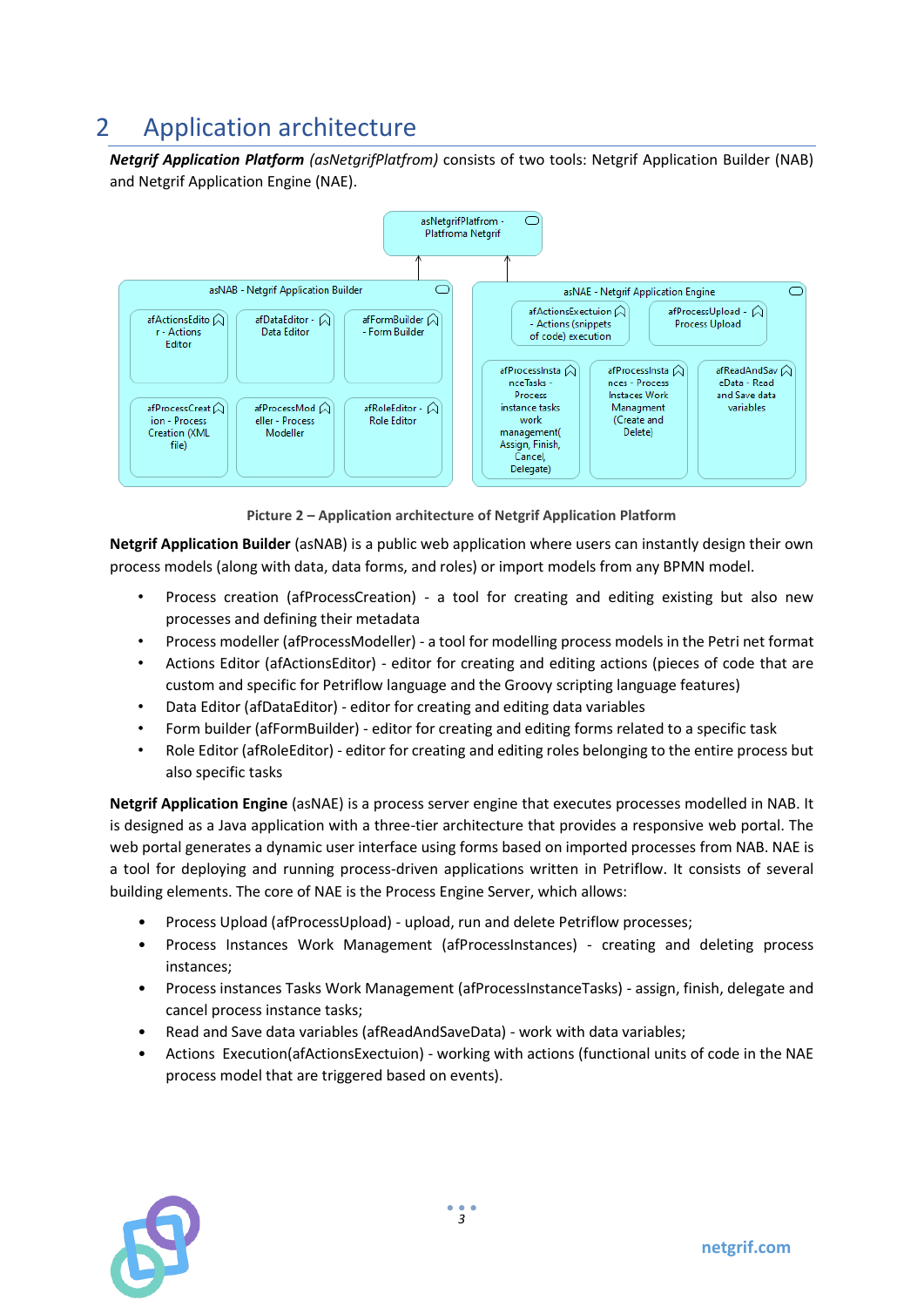#### **Netgrif application platform supports:**

| Property                            | <b>Detail</b>                                                                                                                                                                                                                                                                                 |
|-------------------------------------|-----------------------------------------------------------------------------------------------------------------------------------------------------------------------------------------------------------------------------------------------------------------------------------------------|
| Working with tasks                  | The Petriflow language defines tasks as the<br>extension of transitions in the Petri net. When you<br>create a new instance, all tasks are created, and their<br>status is set according to the marking. The user can<br>assign individual active tasks and work with their<br>functionality. |
| Task delegation                     | A user working with an assigned task can delegate<br>the task to another user if the RBAC allows it.                                                                                                                                                                                          |
| Task prioritization                 | It is possible to assign a priority to individual tasks<br>based on which the user can evaluate the<br>importance of their processing.                                                                                                                                                        |
| Task and process instance filtering | Simple but also advanced filters can be easily created<br>for every task and process instance based on their<br>priority, metadata, data, etc.                                                                                                                                                |
| <b>Task creation</b>                | The purpose of NAB is to create process applications.<br>Petriflow process applications consist of states and<br>tasks. Data, roles, and actions can be easily assigned<br>to all tasks.                                                                                                      |
| Task lifecycle                      | According to the marking of the process instance,<br>each task can have one of these states: inactive,<br>executable, or running.                                                                                                                                                             |
| Working with data and forms         | Data are initialized when a process instance is<br>created. All data are valid for the entire process and<br>can be used in any data form. One form can be<br>created for one task. Tasks and forms can be<br>referenced interprocessly.                                                      |
| Changes in data filed attributes    | All data have dynamically changeable attributes such<br>as behaviour (visible, editable, required, etc.), style,<br>name, and more. In addition to changeable<br>attributes, dynamic validations can be also used.                                                                            |
| <b>Automatic calculations</b>       | A programmed piece of code - an action - can be<br>used for individual events in the process. These<br>events involve work with data and tasks.                                                                                                                                               |
| Responding to events                | Petriflow allows you to respond to process instance's<br>events, and task's events and data's events by<br>triggering actions. It is also possible to trigger these<br>events using an action.                                                                                                |
| Organizational structure management | Organizational structure is solved using a tree<br>structure and is connected to RBAC. It can be<br>mapped to any external IAM system.                                                                                                                                                        |
| Connection to external API          | You can use any connectors, web services                                                                                                                                                                                                                                                      |
| Working with files                  | Files are also one of the data items that can be used<br>in forms. Files can be displayed as a single file, list, or<br>preview of a file.                                                                                                                                                    |
| Logging user activity in processes  | All activities of the system and users are logged<br>thanks to events (process instances, tasks and work<br>with data) and thus easily auditable.                                                                                                                                             |
| Responsive design                   | Process applications have optimized content that<br>adapts seamlessly to different screen sizes - PWA.                                                                                                                                                                                        |

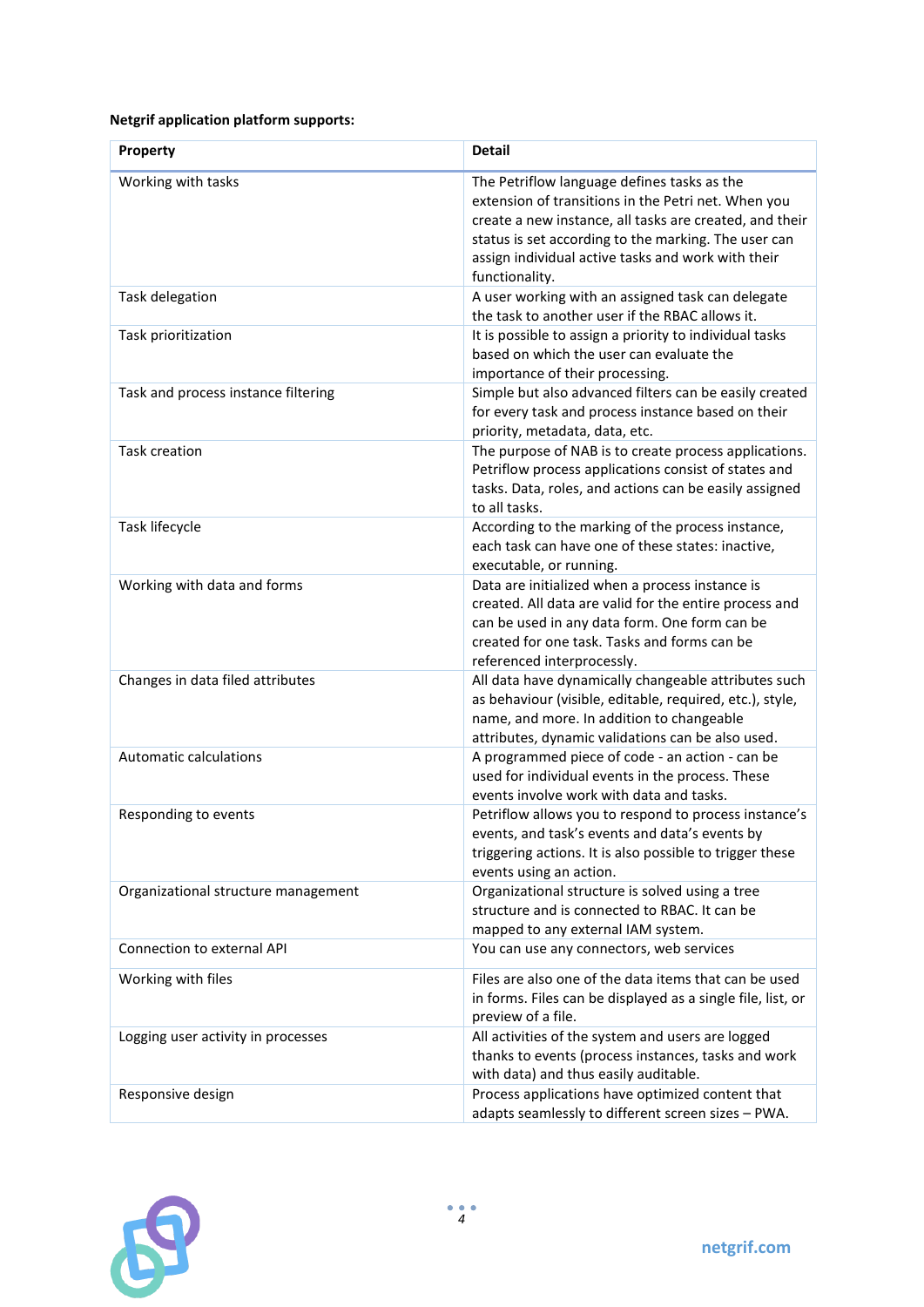# 3 Technological architecture

NAE is a tool for deploying and running process-driven applications written in Petriflow language. It consists of several building elements. The core of NAE is the Process Engine Server, which allows you to: load, run and delete Petriflow processes; creating and deleting process instances; assign, complete, and cancel process instance tasks; work with data variables; working with actions (functional units of code in NAE process models that are executed based on events).



NAE is a three-tier web application - it is set up for frontend, backend, and database systems. The frontend in NAE is covered by Angular technology. The application backend is built on Spring boot technology. The three databases that make up the data layer are MongoDB, Elasticsearch and Redis. The individual layers communicate with each other using REST API services. The REST API is also used from the application. Communication is allowed via HTTP and HTTPS protocols. The standard port for communication with the application backend is 8080. Other standard ports for communication within the solution are: MongoDB (27017), Elasticsearch (9200, 9300), Redis (6379). For the correct functioning of the solution, an additional configuration of the application backend and database systems for cluster mode is required, according to the valid manuals.

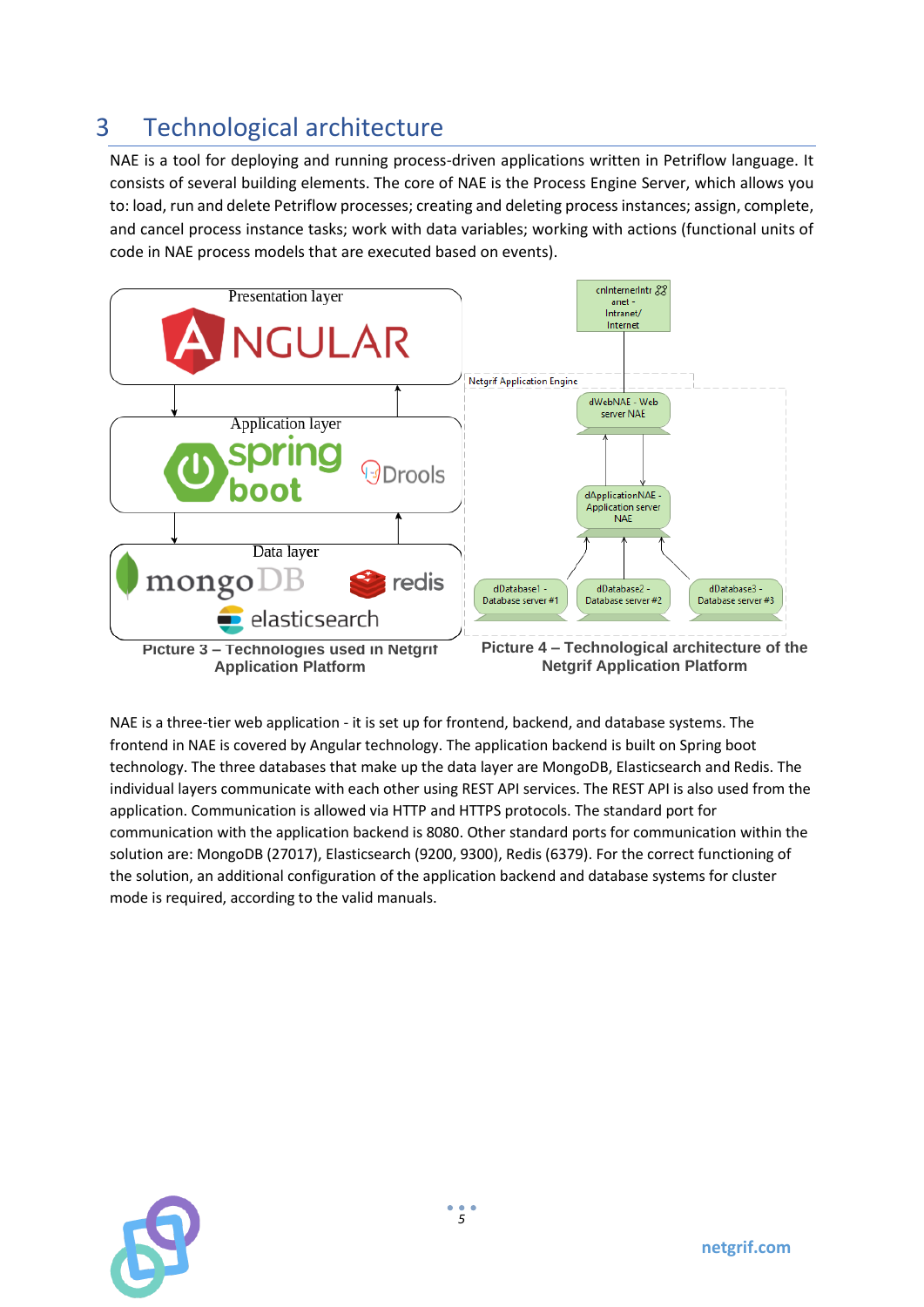## 4 Container architecture

Minimum capacity and performance requirements for NAE technology (specified per container). Recommended requirements are 2x minimum requirements.

| Container      | <b>vCPU</b>    | <b>RAM</b> | Storage capacity |
|----------------|----------------|------------|------------------|
| Frontend       | 1              | 2GB        | 1GB              |
| <b>Backend</b> | $\overline{2}$ | 4GB        | 5GB              |
| MongoDB        | 1              | 2GB        | 25GB             |
| Elasticsearch  | 1              | 2GB        | 25GB             |
| Redis          | 1              | 2GB        | 25GB             |

NAE supports docker images:

- **Database server #1 Elasticsearch** component is implemented by platform "**Elasticsearch"**. Instancing takes place according to the definition of the container "**elasticsearch:7.10.+**".
- **Database server #2 – MongoDB**  component is implemented by platform "**MongoDB**". Instancing takes place according to the definition of the container "mongo:4.4.+".
- **Database server #3 – Redis**  component is implemented by platform "**Redis**". Instancing takes place according to the definition of the container "redis:5+".
- **Frontend Web server NAE** component is implemented by platform "Angular". Instancing takes place according to the definition of the container "**NAE Frontend image**", this being a derivative of the general definition of a container "Nginx image".
- **•** Backend Application server NAE component is implemented by platform "Spring boot". Instancing takes place according to the definition of the container "NAE Backend image", this being a derivative of the general definition of a container "openjdk:11-jdk image".

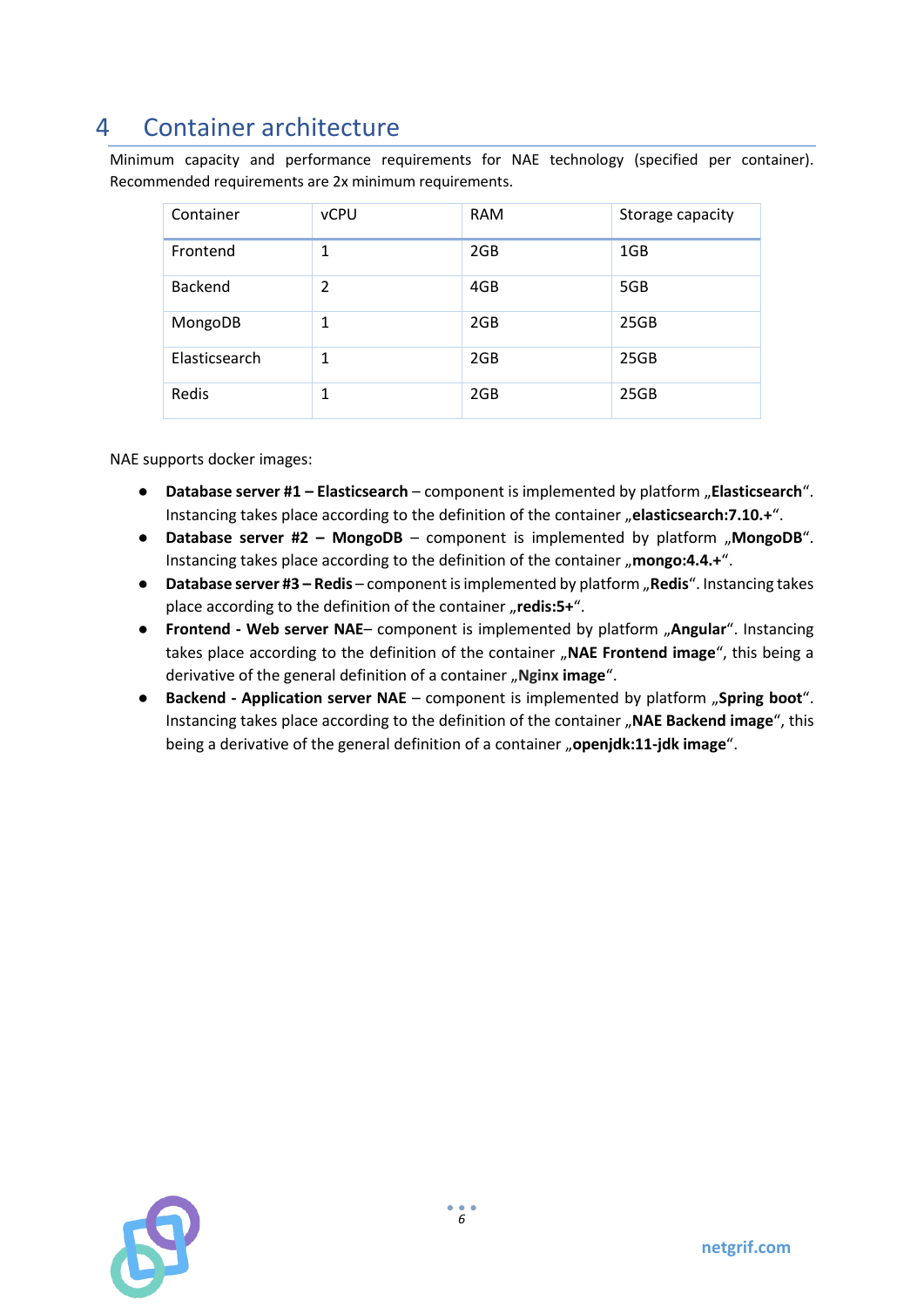# 5 Security architecture

The NAE meets these safety requirements (picture 5):

- HTTPS protocol support security via SSL, TLS
- securing a solution against OWASP Top 10 (10 most important security risks of web applications)
- communication within components (frontend, backend) is always authorized using authorization tokens (JWT, BasicAuth, OAuth, SAML2.0)
- each request is processed based on the set of valid user permissions (roles, permission level in the application, group membership)
- communication between the application backend and databases is secured by an encrypted communication channel and authorization that is not shared with any other entity
- The encryption level of user data can be configured as needed
- application data is encrypted on the application backend side
- The solution supports a secure variant of standard communication protocols such as LDAPS, SMTPS, IMAPS, etc.

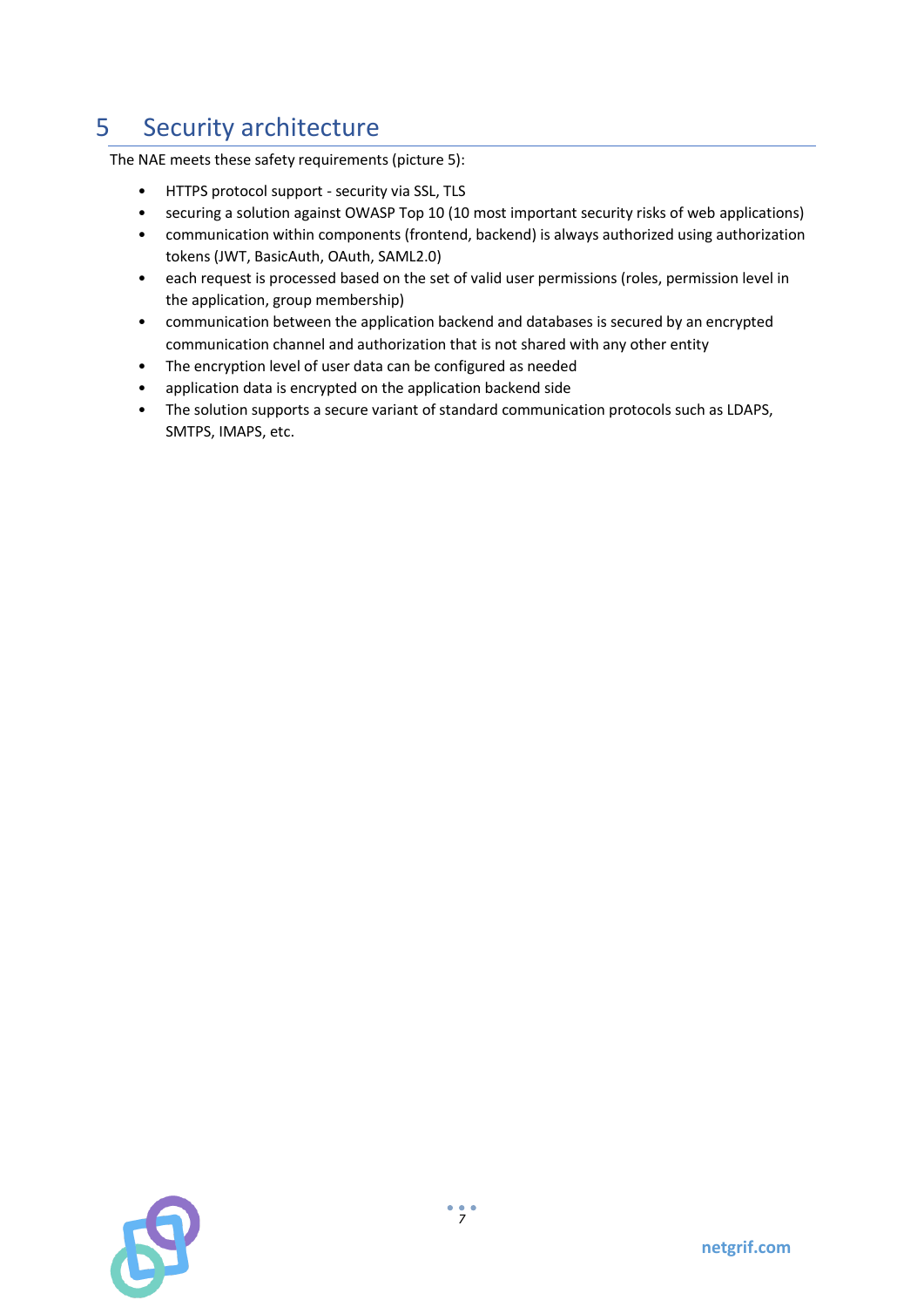# 6 Data models, flows and standards

The NAE application contains four main data streams and models. They are:

- Communication between backend and frontend. The backend (Spring boot) and frontend (Angular) communicate with each other using the REST API. HTTP and HTTPS requests for working with CRUD operations are used. The RESTful API is extended by the HATEOAS principle. HATEOAS allows you to work with resources published in the API based on hyperlinks that express the allowed operations on the resource.
- MongoDB is used as the main database. The document data model implemented in this database is an efficient and fast tool for storing and retrieving data. It ranks among NoSQL databases and is an important building block for "real-time" web applications such as NAE. This database stores all data from Petriflow processes, as well as information about users, groups, roles, etc. Communication with the MongoDB database takes place via a proprietary protocol based on the TCP protocol. The connection is secured using the TLS / SSL protocol and authorization.
- Elasticsearch is implemented for quick search in the application. This tool contains a distributed full-text search engine. MongoDB has its limit in the form of quick search and indexing. For this reason, NAE applications use Elasticsearch to index MongoDB. It communicates with Elasticsearch via the database Rest API, the HTTPS protocol.
- The in-memory data structure, Redis, is used to use the "cache" and "session store" within the NAE application. Redis also uses a TCP connection to the proprietary REST protocol.



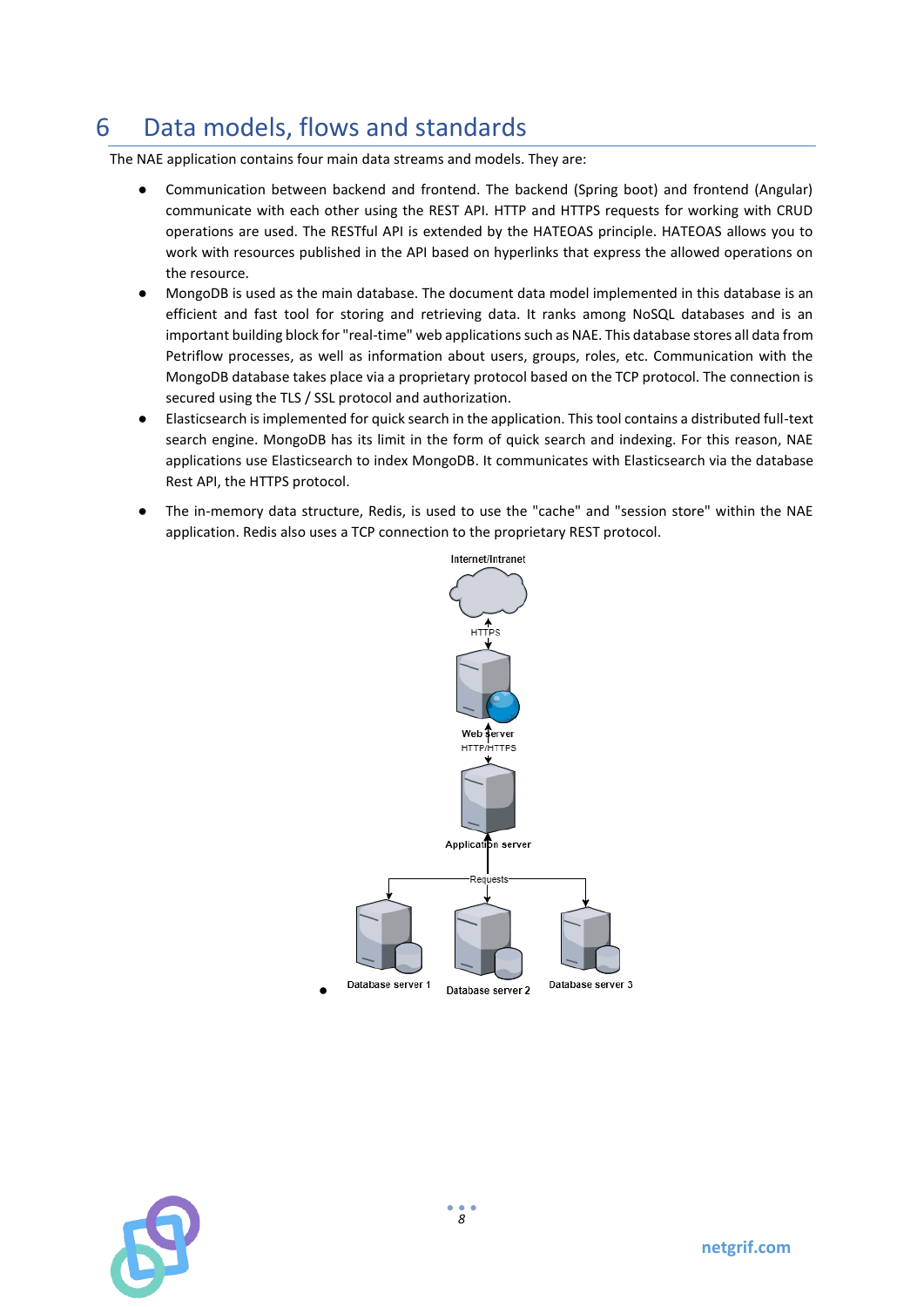# 7 NAE Editions

Netgrif Application Engine is available in two editions:

#### 7.1 Community Edition

The community edition of the Application Engine is publicly available, open-source, distributed on the GitHub platform. The edition contains a full-fledged Petriflow workflow engine for building any application. It also includes built-in user management with the ability to connect to LDAP-compliant systems, work with organizational structures, advanced data indexing with Elasticsearch, a full-featured email client, in-process PDF file generator and support for custom business rules across processes using BRE (Business Rules Engine) Drools.

The community edition is available as a standalone Java application, as a library that can be downloaded using the Maven dependency management system, or as a Docker Image for direct deployment to a container environment.

The community edition is intended for development and applications for which one installation of the Application Engine is sufficient. It is suitable for beginning developers, for rapid prototyping of the solution, or for applications that do not require extensive scaling or a larger number of integrations.

#### 7.2 Enterprise Edition

Enterprise edition expands the community edition, so it builds on the same foundations, so a quick and easy migration from the community edition is guaranteed. The Enterprise Edition expands NAE with the ability to deploy to a private cloud environment with support for simple horizontal scaling through direct communication with the Kubernetes Orchestra. It also offers support for authorization protocols OAuth2.0, SAML2.0 with SSO capability and advanced settings for LDAP.

For easier integration with external systems, the edition enables automated generation of connectors for web services with the available OpenAPI3 or SOAP specifications. It is also possible to publish web services directly from the process without the need for developer intervention.

In addition to NAE, the Enterprise Edition also includes other components to cover the needs of the cloud environment. Netgrif Operator is a component that communicates directly with Kubernetes for automatic scaling and deployment of NAE instances (containers) and for ensuring fast and easy communication between processes no matter where in the cluster the process is deployed. Individual NAE instances communicate using the gRPC protocol. Netgrif Gateway is a component for easier communication of the NAE cluster with the outside world, whether it is communication with the frontend application or external systems. The component automatically redirects queries to the correct process and provides verification of access to deployed processes.

A significant expansion is the support of the so-called process micro-services. Process micro-service is a component of a cluster solution for extending the functionality of the NAE application outside the deployed processes, it is a support function or connector for external services or systems. The process micro-service is deployed and managed according to the architectural design of the micro-services. For comparison with the community edition, the generation of PDF files is considered a process micro-service and so it can be scaled separately and can be used by all processes deployed in the cluster. Process micro-services are currently under development and will be launched soon for production